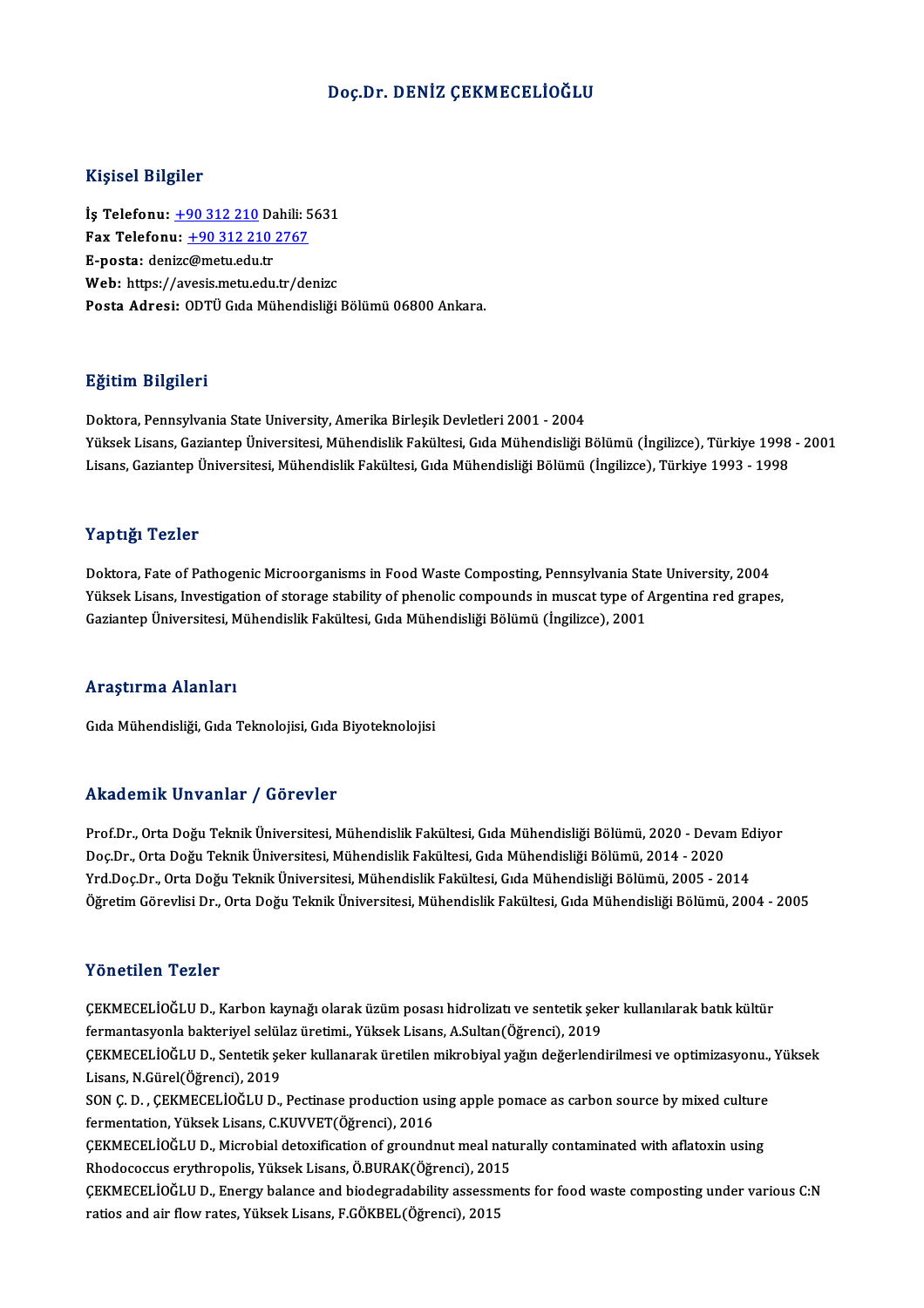ÇEKMECELİOĞLU D., Xylanase production by mixed culture submerged fermentation, Yüksek Lisans, G.ÖREN(Öğrenci),<br>2014 CEKM<br>2014<br>CEKM ÇEKMECELİOĞLU D., Xylanase production by mixed culture submerged fermentation, Yüksek Lisans, G.Ö<br>2014<br>ÇEKMECELİOĞLU D., Hemicellulose coating as a substitute of sulfuring for apricot drying, Yüksek Lisans,<br>A ÜREVİTOĞLU LA

2014<br>ÇEKMECELİOĞLU D., Hemicellulose coating as a substitute of sulfuring for apricot drying, Yüksek Lisans,<br>A.ÜBEYİTOĞULLARI(Öğrenci), 2014 ÇEKMECELİOĞLU D., Hemicellulose coating as a substitute of sulfuring for apricot drying, Yüksek Lisans,<br>A.ÜBEYİTOĞULLARI(Öğrenci), 2014<br>ÇEKMECELİOĞLU D., Microbial production of alkaline pectinase from hazelnut shell, Dokt

A.ÜBEYİTOĞULLARI(Öğrenci), 2014<br>ÇEKMECELİOĞLU D., Microbial production of alkaline pectinase from hazelnut shell, Doktora, S.UZUNER(Öğrenci), 2014<br>ÇEKMECELİOĞLU D., Finite element modelling and simulation of drying isotrop ÇEKMECELİOĞLU D., Microl<br>ÇEKMECELİOĞLU D., Finite<br>M.SOYDAN(Öğrenci), 2013<br>CEKMECELİOĞLU D. Homic ÇEKMECELİOĞLU D., Finite element modelling and simulation of drying isotropic and anisotropic food samples, Dokt<br>M.SOYDAN(Öğrenci), 2013<br>ÇEKMECELİOĞLU D., Hemicellulose extraction from agro-food industrial wastes and its a

M.SOYDAN(Öğrenci), 2013<br>ÇEKMECELİOĞLU D., Hemicellulose extraction from agro-food industrial wastes and its application in foods, Yüksek<br>Lisans, H.YILMAZ(Öğrenci), 2012 ÇEKMECELİOĞLU D., Hemicellulose extraction from agro-food industrial wastes and its application in foods, Yüksek<br>Lisans, H.YILMAZ(Öğrenci), 2012<br>ÇEKMECELİOĞLU D., Endüstriyel tarımsal - gıda atıklarından hemiselüloz özütle

Lisans, H.YILMAZ(Öğrenci), 2012<br>ÇEKMECELİOĞLU D., Endüstriyel<br>Lisans, H.Yılmaz(Öğrenci), 2012<br>CEKMECELİOĞLU D. Ontimizatle ÇEKMECELİOĞLU D., Endüstriyel tarımsal - gıda atıklarından hemiselüloz özütlenmesi ve gıdalarda kullanılması., Yüksek<br>Lisans, H.Yılmaz(Öğrenci), 2012<br>ÇEKMECELİOĞLU D., Optimization of bioethanol production from kitchen was

ÇEKMECELİOĞLU D., Optimization of bioethanol production from kitchen waste, Yüksek Lisans, O.NİHAN(Öğrenci), 2009<br>SCI, SSCI ve AHCI İndekslerine Giren Dergilerde Yayınlanan Makaleler

- I. Salt and nitrogen amendment and optimization for cellulase and xylanase production using dilute SBST VS THEFT INCREDITING CHER BULGICAL TRY INTERNATIONAL PRINCIPLE<br>Salt and nitrogen amendment and optimization for cellulase and xylanase product<br>acid hydrolysate of distillers' dried grains with solubles (DDGS) as the f Salt and nitrogen amendment and c<br>acid hydrolysate of distillers' dried<br>Iram A., ÇEKMECELİOĞLU D., Demirci A.<br>PIOPROCESS AND PIOSYSTEMS ENCINE Iram A., ÇEKMECELİOĞLU D., Demirci A.<br>BIOPROCESS AND BIOSYSTEMS ENGINEERING, cilt.45, sa.3, ss.527-540, 2022 (SCI İndekslerine Giren Dergi)
- Iram A., ÇEKMECELİOĞLU D., Demirci A.<br>BIOPROCESS AND BIOSYSTEMS ENGINEERING, cilt.45, sa.3, ss.527-540, 2022 (SCI İndekslerine Giren Dergi)<br>II. Formulation of apple pomace, orange peel, and hazelnut shell mix for co-produc BIOPROCESS AND BIOSYSTEMS ENGINEERING, cilt.45, sa.3, ss.527-5<br>Formulation of apple pomace, orange peel, and hazelnut sh<br>pectinase and cellulase enzymes by mixture design method<br>Orraybel: M. CEKMECELIOČLUD Formulation of apple pomace,<br>pectinase and cellulase enzym<br>Ozzeybek M., ÇEKMECELİOĞLU D.<br>PIOMASS CONVERSION AND PIOR pectinase and cellulase enzymes by mixture design method<br>Ozzeybek M., ÇEKMECELİOĞLU D.<br>BIOMASS CONVERSION AND BIOREFINERY, 2022 (SCI İndekslerine Giren Dergi)
- III. Screening of bacterial and fungal strains for cellulase and xylanase production using distillers' dried BIOMASS CONVERSION AND BIOREFINERY, 2022 (SCI Ind<br>Screening of bacterial and fungal strains for cellula<br>grains with solubles (DDGS) as the main feedstock<br>Iram A. GEKMECELIOČLUD, Domirgi A. Screening of bacterial and fungal st<br>grains with solubles (DDGS) as the<br>Iram A., ÇEKMECELİOĞLU D., Demirci A.<br>PIOMASS CONVERSION AND PIOREEINE

Iram A., ÇEKMECELİOĞLU D., Demirci A.<br>BIOMASS CONVERSION AND BIOREFINERY, cilt.11, sa.5, ss.1955-1964, 2021 (SCI İndekslerine Giren Dergi)

- IV. Biochemical characterization and stability of Bacillus subtilis polygalacturonase produced using BIOMASS CONVERSION AND BIOREFINERY, cilt.11<br>Biochemical characterization and stability of<br>hazelnut shells by submerged fermentation<br>UZUNER S. CERMECELIOČLU D Biochemical characterization<br>hazelnut shells by submerge<br>UZUNER S., ÇEKMECELİOĞLU D.<br>PIOCATALYSIS AND PIOTRANSE UZUNER S., ÇEKMECELİOĞLU D.<br>BIOCATALYSIS AND BIOTRANSFORMATION, cilt.39, sa.4, ss.269-274, 2021 (SCI İndekslerine Giren Dergi)
- UZUNER S., ÇEKMECELİOĞLU D.<br>BIOCATALYSIS AND BIOTRANSFORMATION, cilt.39, sa.4, ss.269-274, 2021 (SCI İndekslerine Giren Derged<br>V. Bacterial cellulase production using grape pomace hydrolysate by shake-flask submerged<br>f BIOCATALYSIS<br>Bacterial cellu<br>fermentation Bacterial cellulase producti<br>fermentation<br>Kurt A. S. , ÇEKMECELİOĞLU D.<br>Biamass Conversion and Bianai

fermentation<br>Kurt A. S. , ÇEKMECELİOĞLU D.<br>Biomass Conversion and Biorefinery, 2021 (SCI İndekslerine Giren Dergi)<br>Idaal Ecodstock and Ecrmentation Prosess Improvements for the

Kurt A. S. , ÇEKMECELİOĞLU D.<br>Biomass Conversion and Biorefinery, 2021 (SCI İndekslerine Giren Dergi)<br>VI. Ideal Feedstock and Fermentation Process Improvements for the Production of Lignocellulolytic<br>Enzymes Biomass C<br>Ideal Fee<br>Enzymes<br>Iram A. CI

IramA.,ÇEKMECELİOĞLUD.,DemirciA.

PROCESSES, cilt.9, sa.1, ss.1-26, 2021 (SCI İndekslerine Giren Dergi)

Iram A., ÇEKMECELİOĞLU D., Demirci A.<br>PROCESSES, cilt.9, sa.1, ss.1-26, 2021 (SCI İndekslerine Giren Dergi)<br>VII. Production of Cellulase and Xylanase Enzymes Using Distillers Dried Grains with Solubles (DDGS) by<br>Tricho PROCESSES, cilt.9, sa.1, ss.1-26, 2021 (SCI İndekslerine Giren Dergi)<br>Production of Cellulase and Xylanase Enzymes Using Distillers Dried Grains with Solubles (D<br>Trichoderma reeseiat Shake-Flask Scale and the Validation in Production of Cellulase a<br>Trichoderma reeseiat Sha<br>Cekmecelioglu D., Demirci A.<br>WASTE AND PIOMASS VALO Trichoderma reeseiat Shake-Flask Scale and the Validation in the Benchtop Scale Bioreactor<br>Cekmecelioglu D., Demirci A.<br>WASTE AND BIOMASS VALORIZATION, cilt.11, ss.6575-6584, 2020 (SCI İndekslerine Giren Dergi)

Cekmecelioglu D., Demirci A.<br>WASTE AND BIOMASS VALORIZATION, cilt.11, ss.6575-6584, 2020 (SCI İndekslerine Giren Dergi)<br>VIII. Distillers' dried grains with solubles (DDGS) and its potential as fermentation feedstock<br>Ir WASTE AND BIOMASS VALORIZATION,<br>Distillers' dried grains with soluble<br>Iram A., ÇEKMECELİOĞLU D., Demirci A.<br>APPLIED MICROPIOLOCY AND BIOTECH Distillers' dried grains with solubles (DDGS) and its potential as fermentation feedstock<br>Iram A., ÇEKMECELİOĞLU D., Demirci A.<br>APPLIED MICROBIOLOGY AND BIOTECHNOLOGY, cilt.104, sa.14, ss.6115-6128, 2020 (SCI İndekslerine Iram A., ÇEKMECELİOĞLU D., Demirci A.<br>APPLIED MICROBIOLOGY AND BIOTECHNOLOGY, cilt.104, sa.14, ss.6115-6128, 2020 (SCI İndekslerine Giren<br>Dergi) APPLIED MICROBIOLOGY AND BIOTECHNOLOGY, cilt.104, sa.14, ss.6115-6128, 2020 (SCI İndekslerine Giren<br>Dergi)<br>IX. A Statistical Optimization Study on Dilute Sulfuric Acid Pretreatment of Distillers Dried Grains with<br>Seluhlas

Dergi)<br>A Statistical Optimization Study on Dilute Sulfuric Acid Pretreatment of D<br>Solubles (DDGS) As a Potential Feedstock for Fermentation Applications<br>SEKMEGELIOČLU D. Demirsi A Solubles (DDGS) As a Potential Feedstock for Fermentation Applications CEKMECELIOĞLUD., Demirci A.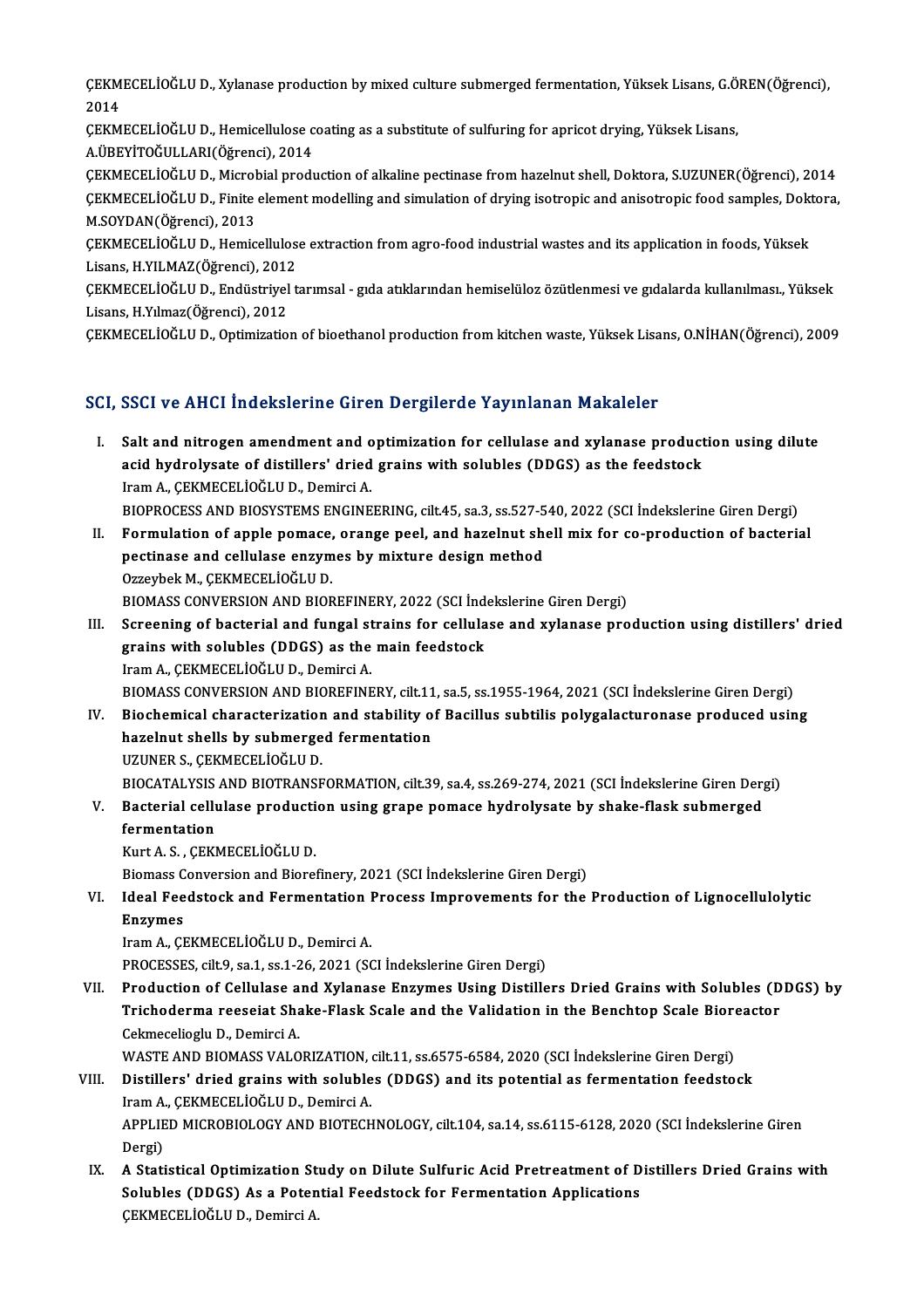WASTEANDBIOMASSVALORIZATION, cilt.10, sa.11, ss.3243-3249,2019 (SCI İndekslerineGirenDergi)

X. Optimization of dilute sulfuric acid, aqueous ammonia, and steamexplosion as the pretreatments WASTE AND BIOMASS VALORIZATION, cilt.10, sa.11, ss.3243-3249, 2019 (SCI İndekslerine Giren Optimization of dilute sulfuric acid, aqueous ammonia, and steam explosion as the pisteps for distillers' dried grains with soluble Optimization of dilute sulfuric acid,<br>steps for distillers' dried grains with the A., ÇEKMECELİOĞLUD., Demirci A.<br>PIOPESQUBCE TECHNOLOCY, silt 292, se steps for distillers' dried grains with solubles as a potential fermentation fee<br>Iram A., ÇEKMECELİOĞLU D., Demirci A.<br>BIORESOURCE TECHNOLOGY, cilt.282, ss.475-481, 2019 (SCI İndekslerine Giren Dergi)<br>Improvement of Pectin

Iram A., ÇEKMECELİOĞLU D., Demirci A.<br>BIORESOURCE TECHNOLOGY, cilt.282, ss.475-481, 2019 (SCI İndekslerine Giren Dergi)<br>XI. Improvement of Pectinase Production by Co-culture of Bacillus spp. Using Apple Pomace as a Car BIORESOURCE TECHNOLOGY, cilt.282, ss.475-481, 2019 (SCI Indekslerine Giren Dergi)<br>Improvement of Pectinase Production by Co-culture of Bacillus spp. Using A<sub>I</sub><br>Source<br>Kuvvet C., UZUNER S., CEKMECELIOĞLU D. Improvement of Pectinase Production<br>Source<br>Kuvvet C., UZUNER S., ÇEKMECELİOĞLU D.<br>WASTE AND PIOMASS VALOPIZATION cilt

WASTEANDBIOMASSVALORIZATION, cilt.10, sa.5, ss.1241-1249,2019 (SCI İndekslerineGirenDergi)

- Kuvvet C., UZUNER S., ÇEKMECELİOĞLU D.<br>WASTE AND BIOMASS VALORIZATION, cilt.10, sa.5, ss.1241-1249, 2019 (SCI İndekslerine Giren D.<br>XII. Heterotrophic growth and oil production from Micractinium sp. ME05 using molasses<br>Fag WASTE AND BIOMASS VALORIZATION, cilt.10, sa.5, ss.1241<br>Heterotrophic growth and oil production from Micra<br>Engin I. K. , ÇEKMECELİOĞLU D., YÜCEL A. M. , ÖKTEM H. A.<br>JOUPMAL OF APPLIED PHYCOLOCY, silt 20, sa 6, ss 2422, 24 Heterotrophic growth and oil production from Micractinium sp. ME05 using molasses<br>Engin I. K., ÇEKMECELİOĞLU D., YÜCEL A. M., ÖKTEM H. A.<br>JOURNAL OF APPLIED PHYCOLOGY, cilt.30, sa.6, ss.3483-3492, 2018 (SCI İndekslerine Gi Engin I. K., ÇEKMECELİOĞLU D., YÜCEL A. M., ÖKTEM H. A.<br>JOURNAL OF APPLIED PHYCOLOGY, cilt.30, sa.6, ss.3483-3492, 2018 (SCI İndekslerine Giren Dergi)<br>XIII. Assessment and optimization of xylanase production using co-c
- **JOURNAL OF APPLIED PHYCO<br>Assessment and optimizati<br>Kluyveromyces marxianus<br><sup>Vondimei C.O. CEKMECEL 10Č**</sup> Kluyveromyces marxianus<br>Yardimci G.O., ÇEKMECELİOĞLUD.

3 BIOTECH, cilt.8, sa.7, 2018 (SCI İndekslerine Giren Dergi)

- Yardimci G. O., ÇEKMECELİOĞLU D.<br>3 BIOTECH, cilt.8, sa.7, 2018 (SCI İndekslerine Giren Dergi)<br>XIV. Enhancement of Heterotrophic Biomass Production by Micractinium sp ME05<br>Facia L.K., CEKMECELİOĞLU D. VÜCEL A.M., ÖKTEM H.A. 3 BIOTECH, cilt.8, sa.7, 2018 (SCI İndekslerine Giren Dergi)<br>Enhancement of Heterotrophic Biomass Production<br>Engin I.K. , ÇEKMECELİOĞLU D., YÜCEL A.M. , ÖKTEM H.A.<br>WASTE AND PIOMASS VALOPIZATION silt 0, se 5, se 811, 8: Engin I. K. , ÇEKMECELİOĞLU D., YÜCEL A. M. , ÖKTEM H. A.<br>WASTE AND BIOMASS VALORIZATION, cilt.9, sa.5, ss.811-820, 2018 (SCI İndekslerine Giren Dergi) Engin I. K., ÇEKMECELİOĞLU D., YÜCEL A. M., ÖKTEM H. A.<br>WASTE AND BIOMASS VALORIZATION, cilt.9, sa.5, ss.811-820, 2018 (SCI İndekslerine Giren Dergi)<br>XV. Evaluation of heterotrophic and mixotrophic cultivation of novel
- WASTE AND BIOMASS VALORIZATION, cilt.9, sa<br>Evaluation of heterotrophic and mixotrop<br>and its scale up for biodiesel production<br>Engin LK, CEKMECELIOČLUD, VÜCELA M. 6 Evaluation of heterotrophic and mixotrophic cultiva<br>and its scale up for biodiesel production<br>Engin I. K. , ÇEKMECELİOĞLU D., YÜCEL A. M. , ÖKTEM H. A.<br>PIOPESQURCE TECHNOLOCY , silt 251, SS 129, 124, 2019 (SS and its scale up for biodiesel production<br>Engin I. K. , ÇEKMECELİOĞLU D., YÜCEL A. M. , ÖKTEM H. A.<br>BIORESOURCE TECHNOLOGY, cilt.251, ss.128-134, 2018 (SCI İndekslerine Giren Dergi)<br>Detexification of Croundput Ceke Natural

Engin I. K., ÇEKMECELİOĞLU D., YÜCEL A. M., ÖKTEM H. A.<br>BIORESOURCE TECHNOLOGY, cilt.251, ss.128-134, 2018 (SCI İndekslerine Giren Dergi)<br>XVI. Detoxification of Groundnut Cake Naturally Contaminated with Aflatoxin B-1 Usin BIORESOURCE TECHNOLOGY, cilt.251, ss.128-<br>Detoxification of Groundnut Cake Natur:<br>erythropolis in Shake Flask Bioreactors<br>Dogan O. B., ÖNAL ULUSOV B. Bogoglu E. Sag Detoxification of Groundnut Cake Naturally Contaminated with Aflatoxin B-1<br>erythropolis in Shake Flask Bioreactors<br>Dogan O.B., ÖNAL ULUSOY B., Bozoglu F., Sagdicoglu-Celep A. G. , ÇEKMECELİOĞLU D.<br>WASTE AND PIOMASS VALOPIZ erythropolis in Shake Flask Bioreactors<br>Dogan O. B. , ÖNAL ULUSOY B., Bozoglu F., Sagdicoglu-Celep A. G. , ÇEKMECELİOĞLU D.<br>WASTE AND BIOMASS VALORIZATION, cilt.8, sa.3, ss.721-731, 2017 (SCI İndekslerine Giren Dergi)<br>Pios

Dogan O. B. , ÖNAL ULUSOY B., Bozoglu F., Sagdicoglu-Celep A. G. , ÇEKMECELİOĞLU D.<br>WASTE AND BIOMASS VALORIZATION, cilt.8, sa.3, ss.721-731, 2017 (SCI İndekslerine Giren Dergi)<br>XVII. Bioconversion of Alkali Pretreated WASTE AND BION<br>Bioconversion<br>Value Products<br><sup>Haunor S.</sup> Shivan

Uzuner S., Shivappa R. R. S., ÇEKMECELİOĞLU D.

WASTE AND BIOMASS VALORIZATION, cilt.8, sa.2, ss.407-416, 2017 (SCI İndekslerine Giren Dergi)

### XVI I. OPTIMIZATION OF HEMICELLULOSE COATING AS APPLIED TO APRICOT DRYING AND COMPARISON WASTE AND BIOMASS VALORIZATION, cilt.8, sa.2, ss.407-416,<br>OPTIMIZATION OF HEMICELLULOSE COATING AS APPL<br>WITH CHITOSAN COATING AND SULFITE TREATMENT<br>Ubevite welleri A. CEKMECELIOČLU D WITH CHITOSAN COATING AND SULFITE TREATMENT<br>Ubeyitogullari A., ÇEKMECELİOĞLU D. WITH CHITOSAN COATING AND SULFITE TREATMENT<br>Ubeyitogullari A., ÇEKMECELİOĞLU D.<br>JOURNAL OF FOOD PROCESS ENGINEERING, cilt.39, sa.6, ss.542-552, 2016 (SCI İndekslerine Giren Dergi)<br>Comporison of Artificial Neuvel Networks (

Ubeyitogullari A., ÇEKMECELİOĞLU D.<br>JOURNAL OF FOOD PROCESS ENGINEERING, cilt.39, sa.6, ss.542-552, 2016 (SCI İndekslerine Giren Dergi)<br>XIX. Comparison of Artificial Neural Networks (ANN) and Adaptive Neuro-Fuzzy Infer JOURNAL OF FOOD PROCESS ENGINEERING, cilt.39, sa.6, ss.542-552, <br>Comparison of Artificial Neural Networks (ANN) and Adaptiv<br>(ANFIS) Models in Simulating Polygalacturonase Production<br>UZUNER S. CEKMECELIOČLUD XIX. Comparison of Artificial Neural Networks (ANN) and Adaptive Neuro-Fuzzy Inference System<br>(ANFIS) Models in Simulating Polygalacturonase Production<br>UZUNER S., ÇEKMECELİOĞLU D. (ANFIS) Models in Simulating Polygalacturonase Production<br>UZUNER S., ÇEKMECELİOĞLU D.<br>BIORESOURCES, cilt.11, sa.4, ss.8676-8685, 2016 (SCI İndekslerine Giren Dergi)<br>Ontimising elerification of carret iuice by basterial sru

- UZUNER S., ÇEKMECELİOĞLU D.<br>BIORESOURCES, cilt.11, sa.4, ss.8676-8685, 2016 (SCI İndekslerine Giren Der<br>XX. Optimising clarification of carrot juice by bacterial crude pectinase<br>Uzuner S. CEKMECELİOĞLU D. BIORESOURCES, cilt.11, sa.4, ss.<br>Optimising clarification of c<br>Uzuner S., ÇEKMECELİOĞLU D.<br>INTERNATIONAL IOURNAL OF XX. Optimising clarification of carrot juice by bacterial crude pectinase<br>Uzuner S., ÇEKMECELİOĞLU D.<br>INTERNATIONAL JOURNAL OF FOOD SCIENCE AND TECHNOLOGY, cilt.50, sa.12, ss.2707-2712, 2015 (SCI<br>Indekslerine Giren Dergi) Uzuner S., ÇEKMECELİOĞLU D. INTERNATIONAL JOURNAL OF FOOD SCIENCE AND TECHNOLOGY, cilt.50, sa.12, ss.2707-2712, 2015 (SCI<br>Indekslerine Giren Dergi)<br>XXI. Enhanced pectinase production by optimizing fermentation conditions of Bacillus subtilis growing<br>
- İndekslerine Giren Dergi)<br>Enhanced pectinase productio<br>on hazelnut shell hydrolyzate<br>Uruner S. GEKMEGEI İQĞLU D Enhanced pectinase produc<br>on hazelnut shell hydrolyza<br>Uzuner S., ÇEKMECELİOĞLU D.<br>JOUPMAL OF MOLECULAR CAT on hazelnut shell hydrolyzate<br>Uzuner S., ÇEKMECELİOĞLU D.<br>JOURNAL OF MOLECULAR CATALYSIS B-ENZYMATIC, cilt.113, ss.62-67, 2015 (SCI İndekslerine Giren Dergi)<br>Complete dissipation of 3.4 6 tripitratalyona by in yeasel sompo

Uzuner S., ÇEKMECELİOĞLU D.<br>JOURNAL OF MOLECULAR CATALYSIS B-ENZYMATIC, cilt.113, ss.62-67, 2015 (S<br>XXII. Complete dissipation of 2,4,6-trinitrotoluene by in-vessel composting<br>Gumuscu B., ÇEKMECELİOĞLU D., TEKİNAY T. JOURNAL OF MOLECULAR CATALYSIS B-ENZY<br>Complete dissipation of 2,4,6-trinitrotolo<br>Gumuscu B., ÇEKMECELİOĞLU D., TEKİNAY T.<br>BSC ADVANCES, silt 5, sə 64, sə 51912, 51919. RSC ADVANCES, cilt.5, sa.64, ss.51812-51819, 2015 (SCI İndekslerine Giren Dergi)

XXIII. Hydrolysis of Hazelnut Shells as a Carbon Source for Bioprocessing Applications and Fermentation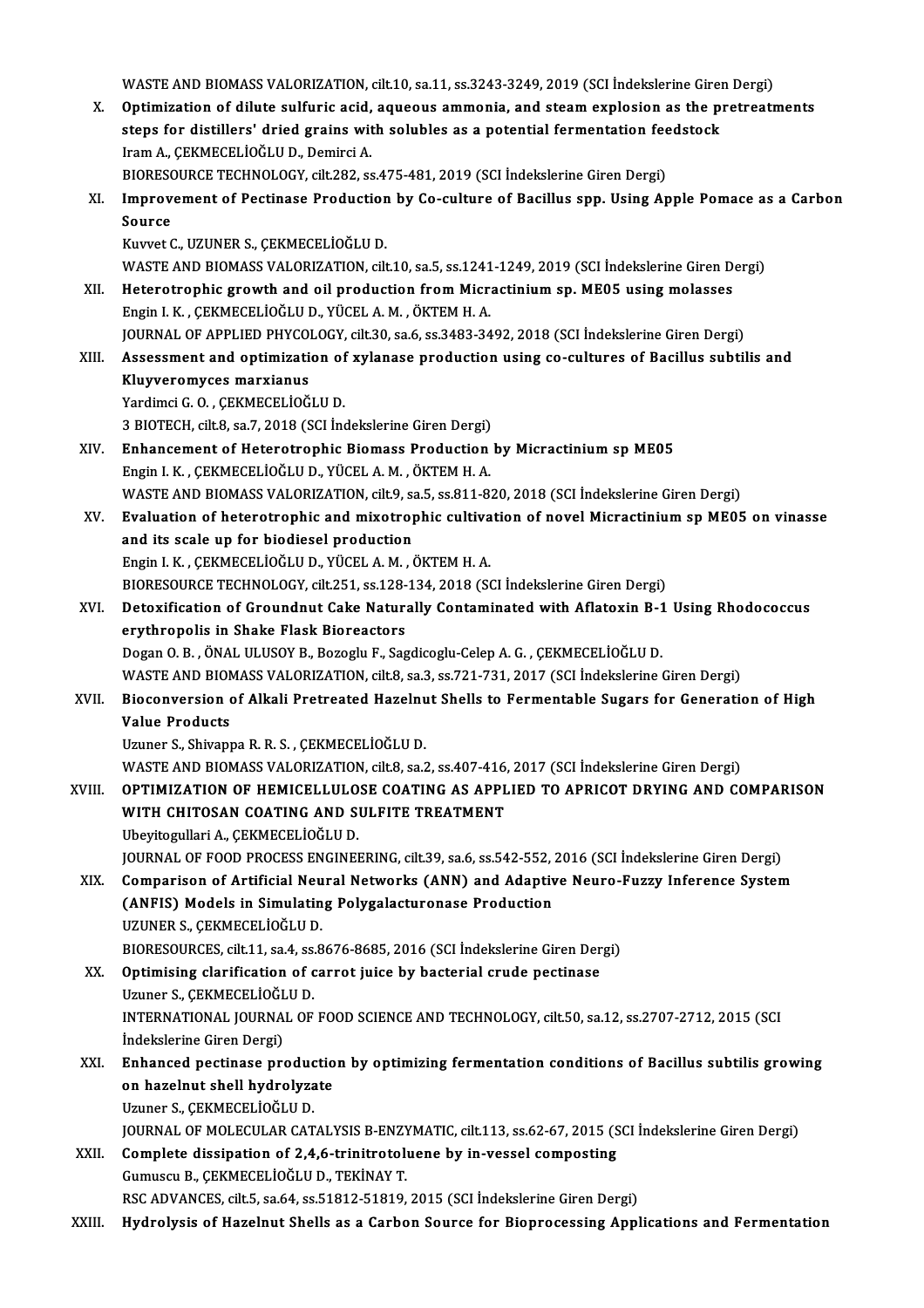Uzuner S.,ÇEKMECELİOĞLUD.

Uzuner S., ÇEKMECELİOĞLU D.<br>INTERNATIONAL JOURNAL OF FOOD ENGINEERING, cilt.10, sa.4, ss.799-808, 2014 (SCI İndekslerine Giren Dergi)<br>Paving Behavier of Mest Samples et Varieus Fiber Directions and Air Conditions

- XXIV. Drying Behavior of Meat Samples at Various Fiber Directions and Air Conditions<br>Karabacak M. S., Esin A., CEKMECELIOGLU D. INTERNATIONAL JOURNAL OF FOOD ENGINE<br>Drying Behavior of Meat Samples at Var<br>Karabacak M. S. , Esin A., ÇEKMECELİOĞLU D.<br>DRYING TECHNOLOCY silt 32.90 6.90 605.70 DRYING TECHNOLOGY, cilt.32, sa.6, ss.695-707, 2014 (SCI İndekslerine Giren Dergi) Karabacak M. S. , Esin A., ÇEKMECELİOĞLU D.<br>DRYING TECHNOLOGY, cilt.32, sa.6, ss.695-707, 2014 (SCI İndekslerine Giren Dergi)<br>XXV. Evaluation of hemicellulose as a coating material with gum arabic for food microencapsu
- Tatar F., Tunc M. T. , DERVİŞOĞLU M., ÇEKMECELİOĞLU D., KAHYAOĞLU T.<br>FOOD RESEARCH INTERNATIONAL, cilt.57, ss.168-175, 2014 (SCI İndekslerine Giren Dergi) Evaluation of hemicellulose as a coating material with gum arabic for food micro<br>Tatar F., Tunc M. T. , DERVİŞOĞLU M., ÇEKMECELİOĞLU D., KAHYAOĞLU T.<br>FOOD RESEARCH INTERNATIONAL, cilt.57, ss.168-175, 2014 (SCI İndekslerine Tatar F., Tunc M. T. , DERVİŞOĞLU M., ÇEKMECELİOĞLU D., KAHYAOĞLU T.<br>FOOD RESEARCH INTERNATIONAL, cilt.57, ss.168-175, 2014 (SCI İndekslerine Giren Dergi)<br>XXVI. Kinetic modeling of enzymatic hydrolysis of pretreated ki

### FOOD RESEA<br>Kinetic mod<br>production<br>CEKMECELIO Kinetic modeling of enzymat<br>production<br>ÇEKMECELİOĞLU D., Uncu O. N.<br>WASTE MANACEMENT. cil: 22 production<br>ÇEKMECELİOĞLU D., Uncu O. N.<br>WASTE MANAGEMENT, cilt.33, sa.3, ss.735-739, 2013 (SCI İndekslerine Giren Dergi)

CEKMECELIOĞLU D., Uncu O. N.<br>WASTE MANAGEMENT, cilt.33, sa.3, ss.735-739, 2013 (SCI Indekslerine Giren Dergi)<br>XXVII. Effect of extraction conditions on hemicellulose yields and optimisation for industrial processes<br>Celebia WASTE MANAGEMENT, cilt.33, sa.3, ss.735-739, 2013 (SCI İndekslerine<br>Effect of extraction conditions on hemicellulose yields and opt<br>Celebioglu H.Y. , ÇEKMECELİOĞLU D., DERVİŞOĞLU M., KAHYAOĞLU T.<br>INTERNATIONAL JOURNAL OF F Effect of extraction conditions on hemicellulose yields and optimisation for industrial proces<br>Celebioglu H. Y. , ÇEKMECELİOĞLU D., DERVİŞOĞLU M., KAHYAOĞLU T.<br>INTERNATIONAL JOURNAL OF FOOD SCIENCE AND TECHNOLOGY, cilt.47, Celebioglu H. Y. , ÇEKMECI<br>INTERNATIONAL JOURNA<br>İndekslerine Giren Dergi)<br>Cost effective annuacek INTERNATIONAL JOURNAL OF FOOD SCIENCE AND TECHNOLOGY, cilt.47, sa.12, ss.2597-2605, 2012 (SCI<br>Indekslerine Giren Dergi)<br>XXVIII. Cost-effective approach to ethanol production and optimization by response surface methodology

# İndekslerine Giren Dergi)<br>Cost-effective approach to e<br>Uncu O.N., ÇEKMECELİOĞLU D.<br>WASTE MANACEMENT, silt 21.2 Cost-effective approach to ethanol production and optimization by respon:<br>Uncu O. N. , ÇEKMECELİOĞLU D.<br>WASTE MANAGEMENT, cilt.31, sa.4, ss.636-643, 2011 (SCI İndekslerine Giren Dergi)<br>Ontimization of sulture conditions fo

Uncu O. N. , ÇEKMECELİOĞLU D.<br>WASTE MANAGEMENT, cilt.31, sa.4, ss.636-643, 2011 (SCI İndekslerine Giren Dergi)<br>XXIX. Optimization of culture conditions for Aspergillus sojae expressing an Aspergillus fumigatus alpha-<br>c WASTE MANAG<br>Optimization<br>galactosidase<br>Curkek S. CEEA **Optimization of culture conditions fo<br>galactosidase<br>Gurkok S., ÇEKMECELİOĞLU D., Ogel Z. B.**<br>PIOPESOUPCE TECHNOLOCY, silt 102. S. galactosidase<br>Gurkok S., ÇEKMECELİOĞLU D., Ogel Z. B.<br>BIORESOURCE TECHNOLOGY, cilt.102, sa.7, ss.4925-4929, 2011 (SCI İndekslerine Giren Dergi)<br>Ontimal canditians far anhansad beta mannanase produstian by resembinant Aspel

Gurkok S., ÇEKMECELİOĞLU D., Ogel Z. B.<br>BIORESOURCE TECHNOLOGY, cilt.102, sa.7, ss.4925-4929, 2011 (SCI İndekslerine Giren Dergi)<br>XXX. Optimal conditions for enhanced beta-mannanase production by recombinant Aspergillus so BIORESOURCE TECHNOLOGY, cilt.102, sa<br>Optimal conditions for enhanced be<br>Ozturk B., ÇEKMECELİOĞLU D., Ogel Z. B.<br>JOUPNAL OF MOLECULAR CATALYSIS R

JOURNAL OF MOLECULAR CATALYSIS B-ENZYMATIC, cilt.64, ss.135-139, 2010 (SCI İndekslerine Giren Dergi)

Ozturk B., ÇEKMECELİOĞLU D., Ogel Z. B.<br>JOURNAL OF MOLECULAR CATALYSIS B-ENZYMATIC, cilt.64, ss.135-139, 2010 (SCI İndekslerine Giren<br>XXXI. Optimization of windrow food waste composting to inactivate pathogenic microorgani JOURNAL OF MOLECULAR CATALYSIS B-ENZYM.<br>Optimization of windrow food waste compo<br>Cekmecelioglu D., Demirci A., Graves R., Davitt N.<br>TRANSACTIONS OF THE ASAE gilt 48, co 5, co 202 Optimization of windrow food waste composting to inactivate pathogenic microorg<br>Cekmecelioglu D., Demirci A., Graves R., Davitt N.<br>TRANSACTIONS OF THE ASAE, cilt.48, sa.5, ss.2023-2032, 2005 (SCI İndekslerine Giren Dergi)<br>

Cekmecelioglu D., Demirci A., Graves R., Davitt N.<br>TRANSACTIONS OF THE ASAE, cilt.48, sa.5, ss.2023-2032, 2005 (SCI indekslerine Giren Derg<br>XXXII. Applicability of optimised in-vessel food waste composting for windrow syst TRANSACTIONS OF THE ASAE, cilt.48, sa.5, ss.202<br>Applicability of optimised in-vessel food w:<br>Cekmecelioglu D., Demirci A., Graves R., Davitt N.<br>PLOSVSTEMS ENGINEERING silt.01, sp.4, ss.470.4 Applicability of optimised in-vessel food waste composting for windrow system<br>Cekmecelioglu D., Demirci A., Graves R., Davitt N.<br>BIOSYSTEMS ENGINEERING, cilt.91, sa.4, ss.479-486, 2005 (SCI İndekslerine Giren Dergi)<br>Feedst

# Cekmecelioglu D., Demirci A., Graves R., Davitt N.<br>BIOSYSTEMS ENGINEERING, cilt.91, sa.4, ss.479-486, 2005 (SCI Indekslerine Giren Dergi)<br>XXXIII. Feedstock optimization of in-vessel food waste composting systems for inacti BIOSYSTEMS ENGI<br>Feedstock optim<br>microorganisms<br>Celmeseliach: D. J Feedstock optimization of in-vesse<br>microorganisms<br>Cekmecelioglu D., Demirci A., Graves R.<br>JOUPNAL OF FOOD PROTECTION sit 6

microorganisms<br>Cekmecelioglu D., Demirci A., Graves R.<br>JOURNAL OF FOOD PROTECTION, cilt.68, sa.3, ss.589-596, 2005 (SCI İndekslerine Giren Dergi)

# Cekmecelioglu D., Demirci A., Graves R.<br>JOURNAL OF FOOD PROTECTION, cilt.68, sa.3, ss.589-596, 2005 (SCI Indekslerine Giren Dergi)<br>XXXIV. Modeling of composttemperature and inactivation of Salmonella and E-coli 0157 : H7 d windrow food waste composting<br>Cekmecelioglu D., Heinemann P., Demirci A., Graves R. Modeling of composttemperature and inactivati<br>windrow food waste composting<br>Cekmecelioglu D., Heinemann P., Demirci A., Graves R.<br>TRANSACTIONS OF THE ASAF silt 48, ss 2, ss 940, 959

TRANSACTIONSOF THEASAE, cilt.48, sa.2, ss.849-858,2005 (SCI İndekslerineGirenDergi)

#### Diğer Dergilerde Yayınlanan Makaleler

- Iger Dergilerde Yayınlanan Makaleler<br>I. A novel oxidative destruction of lignin and enzymatic digestibility of hazelnut shells<br>Unuar S. Sharma Shivanne B. B. CEKMECELIOČLU D. Kolar B. N Dergifer de Tay Infantan Makdreier<br>A novel oxidative destruction of lignin and enzymatic di<sub>l</sub><br>Uzuner S., Sharma-Shivappa R. R. , ÇEKMECELİOĞLU D., Kolar P.<br>PIOCATALYSIS AND ACRICULTURAL PIOTECHNOLOCY si<sup>1542</sup> Uzuner S., Sharma-Shivappa R. R. , ÇEKMECELİOĞLU D., Kolar P.<br>BIOCATALYSIS AND AGRICULTURAL BIOTECHNOLOGY, cilt.13, ss.110-115, 2018 (ESCI İndekslerine Giren Dergi) Uzuner S., Sharma-Shivappa R. R. , ÇEKMECELİOĞLU D., Kolar P.<br>BIOCATALYSIS AND AGRICULTURAL BIOTECHNOLOGY, cilt.13, ss.110-11!<br>II. GIDA ATIKLARININ PEKTİNAZ ENZİMİ ÜRETİMİNDE KULLANIMI
- BIOCATALYSIS AND AGRICULTU<br>GIDA ATIKLARININ PEKTİNA<br>UZUNER S., ÇEKMECELİOĞLU D.<br>CIDA / THE JOUPNAL OF FOOD. UZUNER S., ÇEKMECELİOĞLU D.<br>GIDA / THE JOURNAL OF FOOD, 2016 (Diğer Kurumların Hakemli Dergileri)
- III. Retention of physical quality of bananas by hemicellulose coating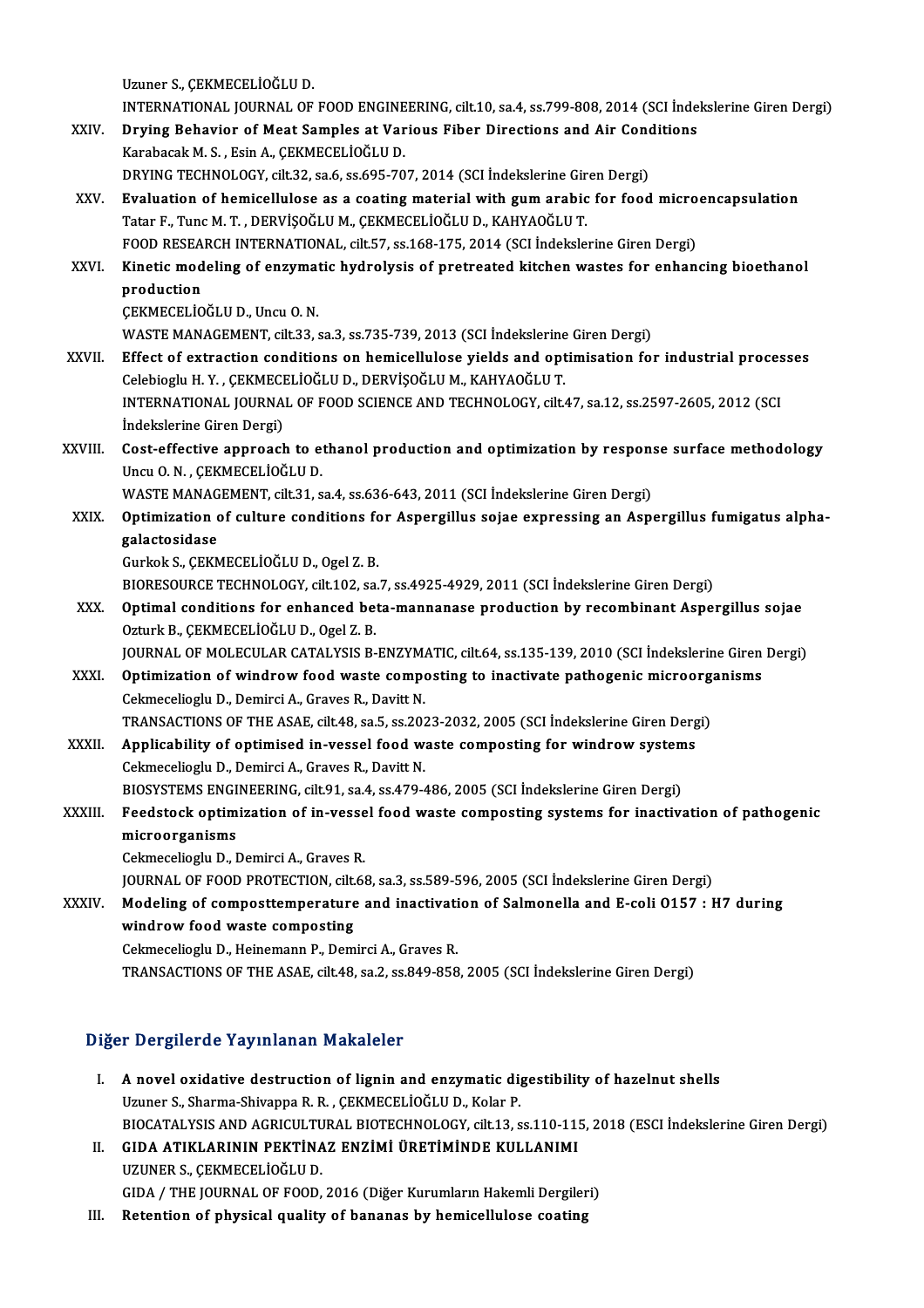Yilmaz Celebioglu H., ÇEKMECELİOĞLU D. GIDA, cilt.38, ss.335-342, 2013 (Diğer Kurumların Hakemli Dergileri)

#### Kitap & Kitap Bölümleri

Itap & Kitap Bölümleri<br>I. Enzymes in the Beverage Industry<br>Umper S. Colmosolieğlu D

Enzymes in the Beverage<br>Uzuner S., Çekmecelioğlu D.<br>Enzymes in Eeed Bistechne Enzymes in the Beverage Industry<br>Uzuner S., Çekmecelioğlu D.<br>Enzymes in Food Biotechnology: Production, Applications, and Future Prospects, Mohammed Kuddus, Editör, AP,<br>Landan, Landan, 85,29,40, 2019. Uzuner S., Çekmecelioğlu D.<br>Enzymes in Food Biotechnology: l<br>London , London, ss.29-40, 2019<br>Pioreastar Ssale Un

London, London, ss.29-40, 2019<br>II. Bioreactor Scale Up MahdiniaE.,ÇekmecelioğluD.,DemirciA. Essentials inFermentationTechnology,AydinBerenjian,Editör,Springer,London/Berlin,Zug, ss.213-236,2019

#### Hakemli Kongre / Sempozyum Bildiri Kitaplarında Yer Alan Yayınlar

akemli Kongre / Sempozyum Bildiri Kitaplarında Yer Alan Yayınlar<br>I. Biochemical Characterization and Stability of B. subtilis Pectinase Produced using Hazelnut Shells by<br>Submerged Fermentation Submerged Fermentation<br>Submerged Fermentation<br>Uruner S. Colmosolioğlu D. Biochemical Characteriza<br>Submerged Fermentation<br>Uzuner S., Çekmecelioğlu D.<br>U. International Engume & B Submerged Fermentation<br>Uzuner S., Çekmecelioğlu D.<br>II. International Enzyme & Bioprocesses Days, 1 - 03 Eylül 2020, ss.52<br>Basterial and fungal strain selestions for sellulase and vylanas

Uzuner S., Çekmecelioğlu D.<br>II. International Enzyme & Bioprocesses Days, 1 - 03 Eylül 2020, ss.52<br>II. Bacterial and fungal strain selections for cellulase and xylanase production using distillers' dried<br> II. International Enzyme & Biopre<br>Bacterial and fungal strain se<br>grains with solubles (DDGS)<br>Iram A. Colmosolioğlu D. Domir Bacterial and fungal strain select<br>grains with solubles (DDGS)<br>Iram A., Çekmecelioğlu D., Demirci A.<br>2020 ASAPE Annual International M grains with solubles (DDGS)<br>Iram A., Çekmecelioğlu D., Demirci A.<br>2020 ASABE Annual International Meeting, Virtual, Online, 13 - 15 Temmuz 2020

### III. Bacterial cellulase production using grape pomace hydrolysate as a carbon source KurtA.S. ,ÇEKMECELİOĞLUD. Bacterial cellulase production using grape pomace hydrolysate as a ca<br>Kurt A. S. , ÇEKMECELİOĞLU D.<br>1st International/11th National Food Engineering Congress, 7 - 09 Kasım 2019<br>Eed bateb production of polygelosturenees and

Kurt A. S. , ÇEKMECELİOĞLU D.<br>1st International/11th National Food Engineering Congress, 7 - 09 Kasım 2019<br>IV. Fed batch production of polygalacturonase and pectin lyase enzymes using apple pomace as<br>foodstack 1st Internat<br>Fed batch<br>feedstock<br>CEVMECEL Fed batch production of poly<br>feedstock<br>ÇEKMECELİOĞLU D., Güneruz A.<br>1st International (11th National I feedstock<br>ÇEKMECELİOĞLU D., Güneruz A.<br>1st International/11th National Food Engineering Congress, 7 - 09 Kasım 2019

### CEKMECELİOĞLU D., Güneruz A.<br>1st International/11th National Food Engineering Congress, 7 - 09 Kasım 2019<br>V. Comparative study of microbial oil production using Lipomyces starkeyi and Rhodosporidium<br>topulaides yeasts 1st International/11<br>Comparative stud<br>toruloides yeasts Comparative study of micr<br>toruloides yeasts<br>Gürel N., ÇEKMECELİOĞLU D.<br>1st International/11th Nation toruloides yeasts<br>1915 - Gürel N., ÇEKMECELİOĞLU D.<br>1st International/11th National Food Engineering Congress, 7 - 09 Kasım 2019, ss.90

# Gürel N., ÇEKMECELİOĞLU D.<br>1st International/11th National Food Engineering Congress, 7 - (<br>VI. Farklı Sentetik Şeker Bileşiminde Mikrobiyal Yağ Üretimi<br>Gürel N. GEKMECELİOĞLU D. 1st International/11th Nation<br>Farklı Sentetik Şeker Bileş<br>Gürel N., ÇEKMECELİOĞLU D.<br>YARİTED IV. Bitkisel Yeğ Kons Farklı Sentetik Şeker Bileşiminde Mikrobiyal Yağ Üretimi<br>Gürel N., ÇEKMECELİOĞLU D.<br>YABİTED IV. Bitkisel Yağ Kongresi, Türkiye, 18 - 19 Nisan 2019, ss.32<br>Evaluating fungal so production of sallulasa and vylanasa and

- 
- Gürel N., ÇEKMECELİOĞLU D.<br>YABİTED IV. Bitkisel Yağ Kongresi, Türkiye, 18 19 Nisan 2019, ss.32<br>VII. Evaluating fungal co-production of cellulase and xylanase enzymes at shake-flask scale using<br>distillers dried grain YABİTED IV. Bitkisel Yağ Kongresi, Türkiye, 18 - 19 Nisan 2019, ss.32<br>Evaluating fungal co-production of cellulase and xylanase enzymes at shake-flask scal<br>distillers dried grain with solubles (DDGS) and its validation in Evaluating fungal co-produc<br>distillers dried grain with sc<br>CEKMECELİOĞLUD., Demirci A. distillers dried grain with solubles (DDGS) and its va<br>CEKMECELİOĞLU D., Demirci A.<br>Conference of Food Engineering, 10 - 12 Eylül 2018, ss.173<br>The evaluation of asid protrestment of DDCS as a sex

## CEKMECELIOĞLU D., Demirci A.<br>Conference of Food Engineering, 10 - 12 Eylül 2018, ss.173<br>VIII. The evaluation of acid pretreatment of DDGS as a carbon source for microbial fermentation<br>Iram A., Demirci A., CEKMECELIOĞLU D. Conference of Food Engineering, 10 - 12<br>The evaluation of acid pretreatmen<br>Iram A., Demirci A., ÇEKMECELİOĞLU D.<br>Nextbeest Asrisultural and Biological En The evaluation of acid pretreatment of DDGS as a carbon source for microl<br>Iram A., Demirci A., ÇEKMECELİOĞLU D.<br>Northeast Agricultural and Biological Engineering Conference, 15 - 18 Temmuz 2018<br>Co production of postinese,

### Iram A., Demirci A., ÇEKMECELİOĞLU D.<br>Northeast Agricultural and Biological Engineering Conference, 15 - 18 Temmuz 2018<br>IX. Co-production of pectinase, xylanase and cellulase complex using Bacillus subtilis grown on fo **Northeast Agricultura**<br>Co-production of p<br>processing wastes<br>CEKMECELIOČLU D Co-production of pectinase, xy<br>processing wastes<br>ÇEKMECELİOĞLU D., DOĞAN Ö. B.<br>Eurásia 2018 Weste Management processing wastes<br>ÇEKMECELİOĞLU D., DOĞAN Ö. B.<br>EurAsia 2018 Waste Management Symposium, 2 - 04 Mayıs 2018

X. Melas Kullanılarak Yerel Micractinium sp. ME05 Suşunun Büyütülmesi ve Yağ Üretimi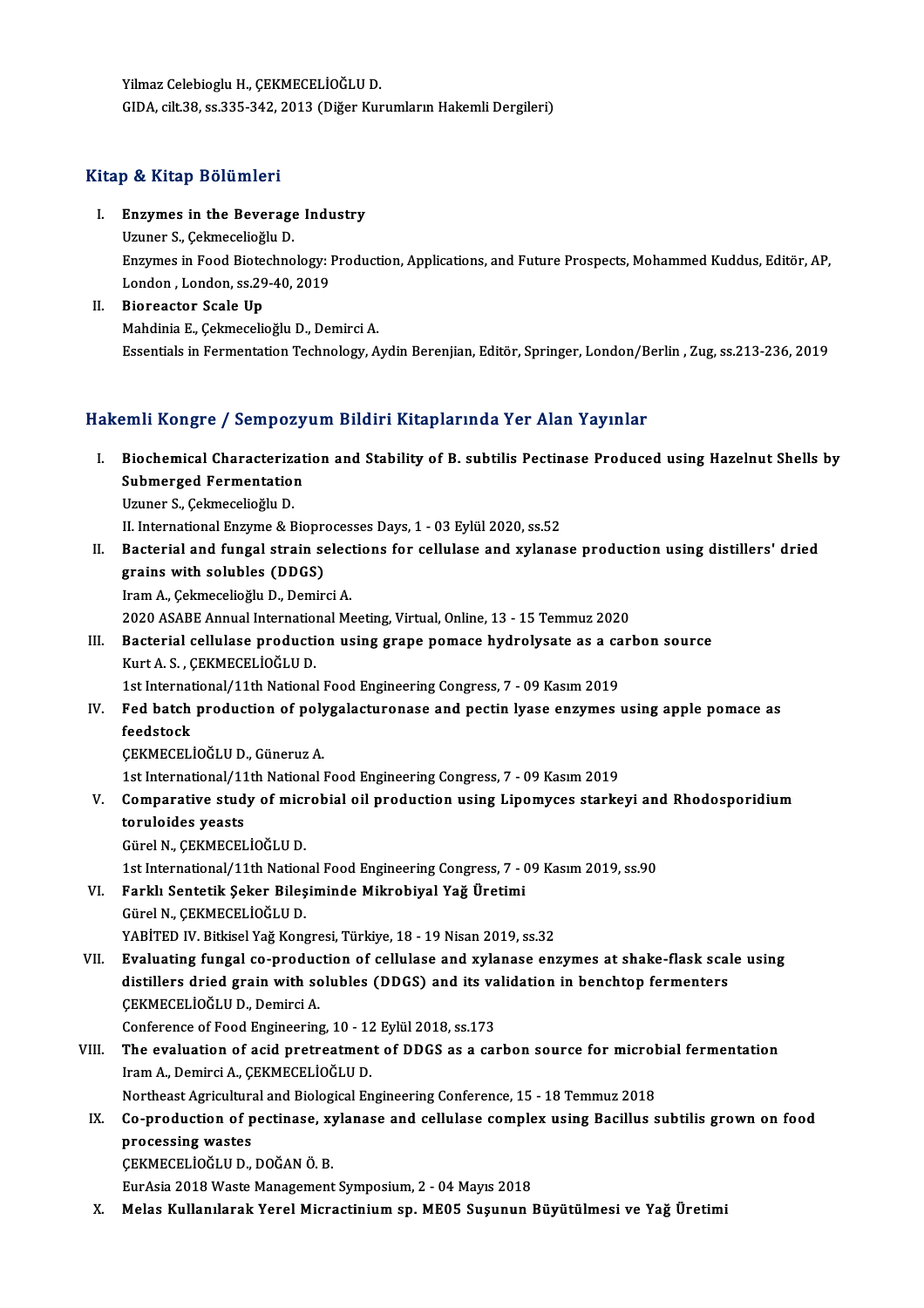KöseEnginI.,ÇEKMECELİOĞLUD.,YÜCELA.M. ,ÖKTEMH.A.

Köse Engin I., ÇEKMECELİOĞLU D., YÜCEL A. M. , ÖKTEM H. A.<br>19. ULUSLARARASI KATILIMLI ULUSAL BİYOTEKNOLOJİ KONGRESİ, Türkiye, 1 - 03 Aralık 2017<br>Yaral Misrastiniyya an. MEOE Susunun Silamna Kullanılarak Büyütülmasi ve Biyo

- Köse Engin I., ÇEKMECELİOĞLU D., YÜCEL A. M. , ÖKTEM H. A.<br>19. ULUSLARARASI KATILIMLI ULUSAL BİYOTEKNOLOJİ KONGRESİ, Türkiye, 1 03 Aralık 2017<br>XI. Yerel Micractinium sp. ME05 Suşunun Şilempe Kullanılarak Büyütülmesi 19. ULUSLARARASI KATILIMLI ULUSAL BİYOTEKNOLOJİ KON<br>Yerel Micractinium sp. ME05 Suşunun Şilempe Kullanı<br>Köse Engin I., ÇEKMECELİOĞLU D., YÜCEL A.M. , ÖKTEM H. A.<br>10. ULUSLARARASI KATILIMLI IILISAL BİYOTEKNOLOJİ KON Yerel Micractinium sp. ME05 Suşunun Şilempe Kullanılarak Büyütülmesi ve Biyodizel<br>Köse Engin I., ÇEKMECELİOĞLU D., YÜCEL A. M. , ÖKTEM H. A.<br>19. ULUSLARARASI KATILIMLI ULUSAL BİYOTEKNOLOJİ KONGRESİ, Türkiye, 1 - 03 Aralık Köse Engin I., ÇEKMECELİOĞLU D., YÜCEL A. M. , ÖKTEM H. A.<br>19. ULUSLARARASI KATILIMLI ULUSAL BİYOTEKNOLOJİ KONGRESİ, Türkiye, 1 - 03 Aralık 2017<br>XII. Bvaluating fungal co-production of cellulase and xylanase enzymes at sha
	-
- 19. ULUSLARARASI KATILIMLI ULUSAL BİYOTEKNOLOJİ KONGRESİ, Türkiye, 1 03 Aralık 2017<br>Evaluating fungal co-production of cellulase and xylanase enzymes at shake-flask scale<br>distillers dried grains with solubles (DDGS) and distillers dried grains with solubles (DDGS) and its validation in benchtop fermenters Cekmecelioglu D., Demirci A.

ASABE 2018 Annual International Meeting, Michigan, Amerika Birleşik Devletleri, 29 Temmuz - 01 Ağustos 2018

Cekmecelioglu D., Demirci A.<br>ASABE 2018 Annual International Meeting, Michigan, Amerika Birleşik Devletleri, 29 Temr<br>XIII. Peasibility of DDGS for Production of Cellulase and Xylanase Enzymes Cocktail ASABE 2018 Annual Internation<br>Feasibility of DDGS for Prod<br>Demirci A., ÇEKMECELİOĞLU D.<br>Northeast Asriquiture and Biolo Feasibility of DDGS for Production of Cellulase and Xylanase Enzymes Cocktail<br>Demirci A., ÇEKMECELİOĞLU D.<br>Northeast Agriculture and Biological Engineering Conference, 30 Temmuz - 02 Ağustos 2017<br>A semperisen study of exem

Demirci A., ÇEKMECELİOĞLU D.<br>Northeast Agriculture and Biological Engineering Conference, 30 Temmuz - 02 Ağustos 2017<br>XIV. A comparison study of ozonolysis for conversion of hazelnut shells and corn stover to fermentab Northea<br>A comp<br>sugars<br>UZUNET A comparison study of ozonolysis for conversion<br>sugars<br>UZUNER S., Sharma Shivappa R. R. , ÇEKMECELİOĞLU D.<br><sup>2nd</sup> International conference en Eood and Bioquateme E sugars<br>3rd International Shivappa R. R. , ÇEKMECELİOĞLU D.<br>3rd International conference on Food and Biosystems Engineering, 1 - 04 Haziran 2017

- UZUNER S., Sharma Shivappa R. R. , ÇEKMECELİOĞLU D.<br>3rd International conference on Food and Biosystems Engineering, 1 04 Haziran 2017<br>XV. Optimization of growth and aflatoxin B1 detoxification conditions of Rhodococ 3rd International conference on Food and Bio<br>Optimization of growth and aflatoxin B1<br>naturally contaminated groundnut meal<br>DOČAN Ö B., ÖNAL HUKOV B. POZOČLUT L Optimization of growth and aflatoxin B1 detoxification conditions of Rhodococcus explore that the produce of the state of the DOĞAN Ö.B. , ÖNAL ULUSOY B., BOZOĞLUT.F. , SAĞDIÇOĞLU CELEP A.G. , ÇEKMECELİOĞLU D.<br>DOĞAN Ö.B. , naturally contaminated groundnut meal<br>DOĞAN Ö. B. , ÖNAL ULUSOY B., BOZOĞLU T. F. , SAĞDIÇOĞLU CEL<br>VII th International Bioengineering Congress, 19 - 21 Kasım 2015<br>Evaluation of formantation medium composition and sand
- DOĞAN Ö. B. , ÖNAL ULUSOY B., BOZOĞLU T. F. , SAĞDIÇOĞLU CELEP A. G. , ÇEKMECELİOĞLU D.<br>VII th International Bioengineering Congress, 19 21 Kasım 2015<br>XVI. Evaluation of fermentation medium composition and conditions VII th International Bioengineeri<br>Evaluation of fermentation n<br>UZUNER S., ÇEKMECELİOĞLU D.<br>VII th International Bioengineeri Evaluation of fermentation medium composition and cond<br>UZUNER S., ÇEKMECELİOĞLU D.<br>VII th International Bioengineering Congress, 19 - 21 Kasım 2015<br>A rapid sereening approach to factors affecting dilute asid

XVII. A rapid screening approach to factors affecting dilute acid hydrolysis of hazelnut shells<br>UZUNER S., CEKMECELIOGLU D. VII th International Bioengineeri<br>A rapid screening approach<br>UZUNER S., ÇEKMECELİOĞLU D.<br>4th International Conference en

4th International Conference on Food Engineering and Biotechnology, 19 - 20 Mayıs 2013, cilt.50, ss.30-33

#### Desteklenen Projeler

Desteklenen Projeler<br>ÇEKMECELİOĞLU D., Yükseköğretim Kurumları Destekli Proje, Yerfıstığı Küspesindeki Aflatoxin B1 Toksininin<br>Fermantasyon Yöntemiyle Parsalanması, 2014, Deyam Ediyer B SSCERRENDA I I SYSTEI<br>ÇEKMECELİOĞLU D., Yükseköğretim Kurumları Destekli Proje, Y<br>Fermantasyon Yöntemiyle Parçalanması, 2014 - Devam Ediyor<br>CEKMECELİOĞLU D. TUHANİOĞLU A. Völkediğ ğretim Kurumlar ÇEKMECELİOĞLU D., Yükseköğretim Kurumları Destekli Proje, Yerfistığı Küspesindeki Aflatoxin B1 Toksininin<br>Fermantasyon Yöntemiyle Parçalanması, 2014 - Devam Ediyor<br>ÇEKMECELİOĞLU D., TUHANİOĞLU A., Yükseköğretim Kurumları D Fermantasyon Yöntemiyle Parçalanması, 2014 - Devam Ediyor<br>ÇEKMECELİOĞLU D., TUHANİOĞLU A., Yükseköğretim Kurumları Destekli Proje, Rhodosporidium toruloides Ma<br>Ölçek Büyüterek Mikrobiyal Yağ Üretimi, 2020 - 2021<br>ÇEKMECELİO ÇEKMECELİOĞLU D., TUHANİOĞLU A., Yükseköğretim Kurumları Destekli Proje, Rhodosporidium toruloides Ma<br>Ölçek Büyüterek Mikrobiyal Yağ Üretimi, 2020 - 2021<br>ÇEKMECELİOĞLU D., GÜREL N., Yükseköğretim Kurumları Destekli Proje, ENDÜSTRİSİ İÇİNDEĞERLENDİRİLMESİ,2018 -2019 ÇEKMECELİOĞLU D., GÜREL N., Yükseköğretim Kurumları Destekli Proje, MİKROBİYAL YAĞ ÜRETİMİNİN GIDA<br>ENDÜSTRİSİ İÇİN DEĞERLENDİRİLMESİ, 2018 - 2019<br>ÇEKMECELİOĞLU D., GÜNERUZ A., Yükseköğretim Kurumları Destekli Proje, KESİKL ENDÜSTRİSİ İÇİN DEĞERLENDİRİLMESİ, 2018 - 2019<br>ÇEKMECELİOĞLU D., GÜNERUZ A., Yükseköğretim Kurumları Destekli Pro<br>GIDA ATIKLARI KULLANARAK PEKTİNAZ ENZİMİ ÜRETİMİ, 2018 - 2019<br>CEKMECELİOĞLU D., ÖREN YARDIMCLE, Yükseköğreti ÇEKMECELİOĞLU D., GÜNERUZ A., Yükseköğretim Kurumları Destekli Proje, KESİKLİ VE YARI-KESİKLİ YÖNTEM<br>GIDA ATIKLARI KULLANARAK PEKTİNAZ ENZİMİ ÜRETİMİ, 2018 - 2019<br>ÇEKMECELİOĞLU D., ÖREN YARDIMCI G., Yükseköğretim Kurumları GIDA ATIKLARI KULLANARAK PEKTİNAZ ENZİMİ ÜRETİMİ, 2018<br>ÇEKMECELİOĞLU D., ÖREN YARDIMCI G., Yükseköğretim Kurumla<br>İŞLEMLERLE KATMA DEĞERLİ ÜRÜNLER ÜRETİMİ, 2018 - 2019<br>CEKMECELİOĞLU D., SULTAN KURT A., Yükseköğretim Kurumla ÇEKMECELİOĞLU D., ÖREN YARDIMCI G., Yükseköğretim Kurumları Destekli Proje, GIDA ATIKLARINDAN BİYO-<br>İŞLEMLERLE KATMA DEĞERLİ ÜRÜNLER ÜRETİMİ, 2018 - 2019<br>ÇEKMECELİOĞLU D., SULTAN KURT A., Yükseköğretim Kurumları Destekli P İŞLEMLERLE KATMA DEĞERLİ ÜRÜNLER ÜRETİMİ, 2018 - 2<br>ÇEKMECELİOĞLU D., SULTAN KURT A., Yükseköğretim Kuru<br>KULLANILMAK ÜZERE DEĞERLENDİRİLMESİ, 2018 - 2019<br>CEKMECELİOĞLU D., ÖREN YARDIMCI C., CÜREL N., CÜNERI ÇEKMECELİOĞLU D., SULTAN KURT A., Yükseköğretim Kurumları Destekli Proje, ÜZÜM POSASININ GIDA PROSES<br>KULLANILMAK ÜZERE DEĞERLENDİRİLMESİ, 2018 - 2019<br>ÇEKMECELİOĞLU D., ÖREN YARDIMCI G., GÜREL N., GÜNERUZ A., Yükseköğretim KULLANILMAK ÜZERE DEĞERLENDİRİLMESİ, 2018 - 2019<br>ÇEKMECELİOĞLU D., ÖREN YARDIMCI G., GÜREL N., GÜNERUZ A., Yükseköğretim Kurumları Destekli Proje, Gıda<br>Endüstrisi Atıklarının Katma-Değeri Yüksek Çoklu-Ürünlerin Üretiminde ÇEKMECELİOĞLU D., ÖREN YARDIMCI G., GÜREL N<br>Endüstrisi Atıklarının Katma-Değeri Yüksek Çoklu-<br>Enzimleri ile Mikrobiyal Yağ Üretimi, 2018 - 2019<br>CEKMECELİOĞLU D. Yükseköğretim Kurumları De ÇEKMECELİOĞLU D., Yükseköğretim Kurumları Destekli Proje, Fındık Kabuğunun Reaktör Ortamında Enzimatik Hidrolizi,<br>2015 - 2015 Enzimleri ile<br>ÇEKMECELİO<br>2015 - 2015<br>CEKMECELİO ÇEKMECELİOĞLU D., Yükseköğretim Kurumları Destekli Proje, Fındık Kabuğunun Reaktör Ortamında Enzimatik Hidrol<br>2015 - 2015<br>ÇEKMECELİOĞLU D., Yükseköğretim Kurumları Destekli Proje, FEN BİLİMLERİ ENSTİTÜSÜ/LİSANSÜSTÜ TEZ PRO 2015 - 2015<br>ÇEKMECELIO<br>2014 - 2014<br>CEKMECELIO ÇEKMECELİOĞLU D., Yükseköğretim Kurumları Destekli Proje, FEN BİLİMLERİ ENSTİTÜSÜ/LİSANSÜSTÜ TEZ PROJESİ,<br>2014 - 2014<br>ÇEKMECELİOĞLU D., Übeyitoğulları A., Yükseköğretim Kurumları Destekli Proje, Kayısı Kurutmada Kükürtleme 2014 - 2014<br>ÇEKMECELİOĞLU D., Übeyitoğulları A., Yükseköğretim Kurumları Destekli Proje, Kayısı Kurutmada Kükürtleme Yerine<br>Hemiselüloz Kaplamasının Kullanılması, 2013 - 2014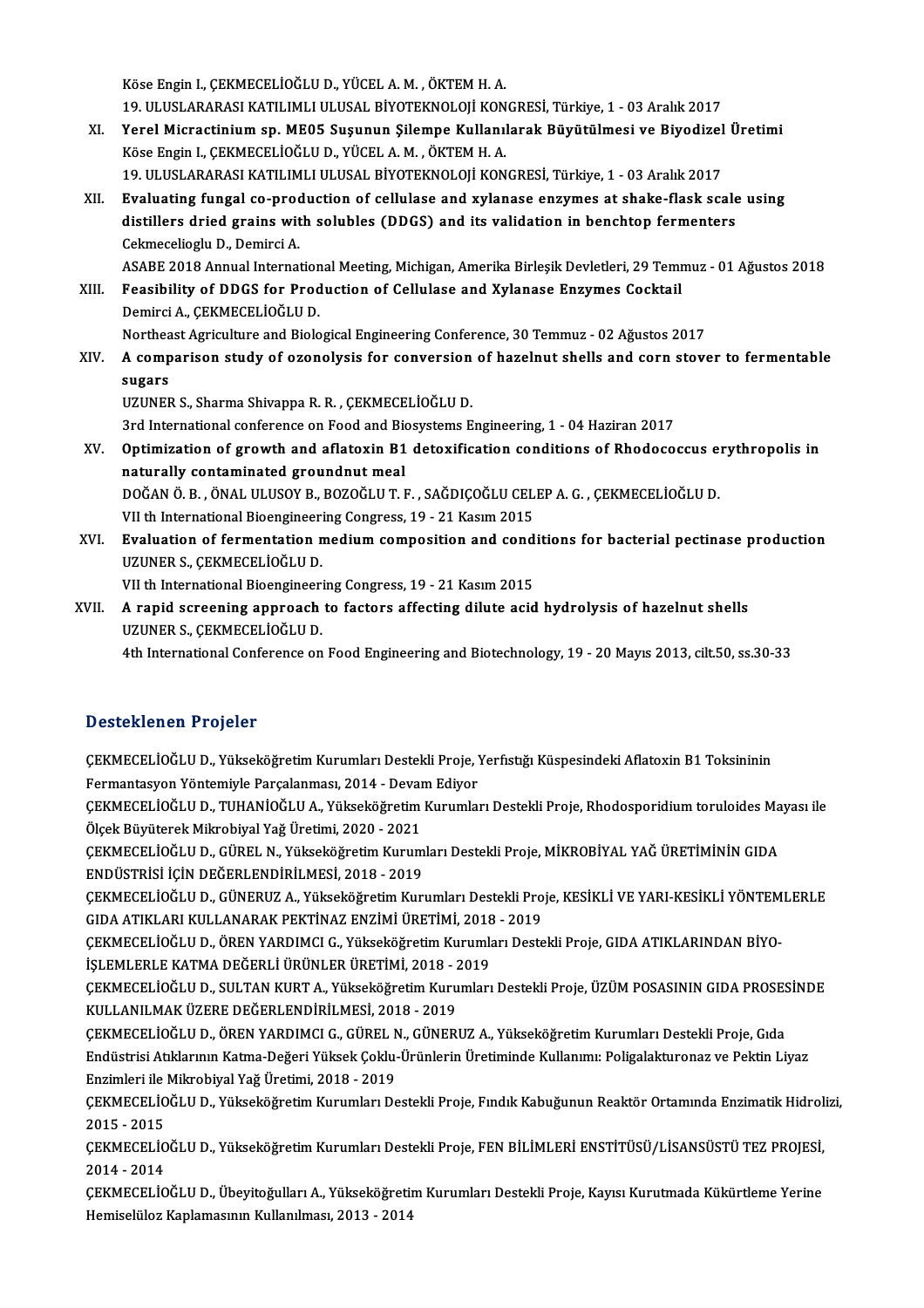ÇEKMECELİOĞLU D., ÜBEYİTOĞULLARI A., Yükseköğretim Kurumları Destekli Proje, KAYISI KURUTMADA KÜKÜRTLEME<br>YERİNE HEMİSELÜLOZ KARLAMASININ KULLANU MASL 2012 - 2012 ÇEKMECELİOĞLU D., ÜBEYİTOĞULLARI A., Yükseköğretim Kurumları D.<br>YERİNE HEMİSELÜLOZ KAPLAMASININ KULLANILMASI, 2013 - 2013<br>CEKMECELİOĞLU D. UTunar S. Yükseköğretim Kurumları Destekli Bro ÇEKMECELİOĞLU D., ÜBEYİTOĞULLARI A., Yükseköğretim Kurumları Destekli Proje, KAYISI KURUTMADA KÜKÜRTLE<br>YERİNE HEMİSELÜLOZ KAPLAMASININ KULLANILMASI, 2013 - 2013<br>ÇEKMECELİOĞLU D., Uzuner S., Yükseköğretim Kurumları Destekli

YERİNE HEMİSELÜLOZ KAPLAMASININ KULLANILMASI, 2013 - 2013<br>ÇEKMECELİOĞLU D., Uzuner S., Yükseköğretim Kurumları Destekli Proje, Gıda Endüstrisi Atıklarından Alkali Pektinaz<br>Üretimi Ve Modellenmesi. 2011 - 2013 ÇEKMECELİOĞLU D., Uzuner S., Yükseköğretim Kurumları Destekli Proje, Gıda Endüstrisi Atıklarından Alkali Pektinaz<br>Üretimi Ve Modellenmesi, 2011 - 2013<br>ÇEKMECELİOĞLU D., Yükseköğretim Kurumları Destekli Proje, Bıoethanol Pr

Üretimi Ve M<br>ÇEKMECELİO<br>2012 - 2012<br>СЕКМЕСЕІ İO ÇEKMECELİOĞLU D., Yükseköğretim Kurumları Destekli Proje, Bıoethanol Production By Using Hazelnut Byproduc<br>2012 - 2012<br>ÇEKMECELİOĞLU D., Yükseköğretim Kurumları Destekli Proje, Gıda Atıklarından Karışık Kültür Fermentasyon

2012 - 2012<br>ÇEKMECELİOĞLU D., Yükseköğretim Kurumları Destekli Proje, Gıda Atıklarından Karışık Kültür Fermentasyonu İle<br>Ksilanaz Enzimi Üretimi, 2011 - 2011 ÇEKMECELİOĞLU D., Yükseköğretim Kurumları Destekli Proje, Gıda Atıklarından Karışık Kültür Fermentasyonu İle<br>Ksilanaz Enzimi Üretimi, 2011 - 2011<br>ÇEKMECELİOĞLU D., Yükseköğretim Kurumları Destekli Proje, Sonlu Elemanlar Yö

Ksilanaz Enzimi Üretimi, 2011 - 2011<br>ÇEKMECELİOĞLU D., Yükseköğretim Kurumları Destekli Proje, Sonlu Ele<br>Bağımlı Besin Örneklerinin Kurutulmasının Modellenmesi, 2009 - 2009<br>CEKMECELİOĞLU D. Vükseköğretim Kurumları Destekli ÇEKMECELİOĞLU D., Yükseköğretim Kurumları Destekli Proje, Sonlu Elemanlar Yöntemi İle Yönle Değişmeyen Ve Yör<br>Bağımlı Besin Örneklerinin Kurutulmasının Modellenmesi, 2009 - 2009<br>ÇEKMECELİOĞLU D., Yükseköğretim Kurumları De

Bağımlı Besin Örneklerinin Kurutulmasının Modellenmesi, 2009 - 2009<br>ÇEKMECELİOĞLU D., Yükseköğretim Kurumları Destekli Proje, Karışık Yemek Atıklarından Biyoetanol Üretimi, 2008 -<br>2008

#### Bilimsel Dergilerdeki Faaliyetler

Frontiers in Food Science and Technology, Değerlendirme Kurul Üyesi, 2021 - Devam Ediyor

#### Bilimsel Hakemlikler

ENERGY&FUELS,SCI-EKapsamındakiDergi,Aralık2020 BIOMASS CONVERSION AND BIOREFINERY, SCI-E Kapsamındaki Dergi, Ekim 2020 ENERGY & FUELS, SCI-E Kapsamındaki Dergi, Aralık 2020<br>BIOMASS CONVERSION AND BIOREFINERY, SCI-E Kapsamındaki Dergi, Ekim 2<br>WASTE AND BIOMASS VALORIZATION, SCI-E Kapsamındaki Dergi, Ekim 2020<br>WASTE MANACEMENT, SCI E Kapsamı BIOMASS CONVERSION AND BIOREFINERY, SCI-E Kapsamındal<br>WASTE AND BIOMASS VALORIZATION, SCI-E Kapsamındaki De<br>WASTE MANAGEMENT, SCI-E Kapsamındaki Dergi, Eylül 2020<br>RENEWARLE ENERCY, SCI-E Kapsamındaki Dergi, Eylül 2020 WASTE AND BIOMASS VALORIZATION, SCI-E Kapsamındaki D<br>WASTE MANAGEMENT, SCI-E Kapsamındaki Dergi, Eylül 2020<br>RENEWABLE ENERGY, SCI-E Kapsamındaki Dergi, Eylül 2020<br>INTERNATIONAL JOURNAL OF CREEN ENERGY SCI E Kapsam WASTE MANAGEMENT, SCI-E Kapsamındaki Dergi, Eylül 2020<br>RENEWABLE ENERGY, SCI-E Kapsamındaki Dergi, Eylül 2020<br>INTERNATIONAL JOURNAL OF GREEN ENERGY, SCI-E Kapsamındaki Dergi, Eylül 2020 RENEWABLE ENERGY, SCI-E Kapsamındaki Dergi, Eylül 2020<br>INTERNATIONAL JOURNAL OF GREEN ENERGY, SCI-E Kapsamındaki Dergi, Eyl<br>ARABIAN JOURNAL OF CHEMISTRY, SCI-E Kapsamındaki Dergi, Ağustos 2020<br>JOURNAL OF FOOD SCIENCE SCI E INTERNATIONAL JOURNAL OF GREEN ENERGY, SCI-E Kapsamındaki De<br>ARABIAN JOURNAL OF CHEMISTRY, SCI-E Kapsamındaki Dergi, Ağustos<br>JOURNAL OF FOOD SCIENCE, SCI-E Kapsamındaki Dergi, Ağustos 2020<br>Vülgelöğretim Kunumları Destelti ARABIAN JOURNAL OF CHEMISTRY, SCI-E Kapsamındaki Dergi, Ağustos 2020<br>JOURNAL OF FOOD SCIENCE, SCI-E Kapsamındaki Dergi, Ağustos 2020<br>Yükseköğretim Kurumları Destekli Proje, BAP Y.Lisans, Orta Doğu Teknik Üniversitesi, Türk JOURNAL OF FOOD SCIENCE, SCI-E Kapsamındaki Dergi, Ağustos 2020<br>Yükseköğretim Kurumları Destekli Proje, BAP Y.Lisans, Orta Doğu Teknik Üniversitesi, Türkiye, Ağust<br>BIOMASS & BIOENERGY, SCI-E Kapsamındaki Dergi, Haziran 202 Yükseköğretim Kurumları Destekli Proje, BAP Y.Lisans, Orta Doğu Teknik Üniversitesi, Türkiye, Ağusto<br>BIOMASS & BIOENERGY, SCI-E Kapsamındaki Dergi, Haziran 2020<br>Journal of solid waste management and technology , Diğer İnde JOURNAL OF FOOD SCIENCE, SCI-E Kapsamındaki Dergi, Mayıs 2020 Journal of solid waste management and technology , Diğer İndekslerce Taranan Dergi, Haziran 2020<br>JOURNAL OF FOOD SCIENCE, SCI-E Kapsamındaki Dergi, Mayıs 2020<br>TÜBİTAK Projesi, 1002 - Hızlı Destek Programı, Bolu Abant İzzet JOURNAL OF FOOD SCIENCE, SCI-E Kapsamındaki Dergi, Mayıs 2020<br>TÜBİTAK Projesi, 1002 - Hızlı Destek Programı, Bolu Abant İzzet Baysal Üniversitesi, Türkiye, Nisan 202<br>JOURNAL OF THE AIR & WASTE MANAGEMENT ASSOCIATION, SCI-E TÜBİTAK Projesi, 1002 - Hızlı Destek Programı, Bolu Abant İzzet Baysal Üniver:<br>JOURNAL OF THE AIR & WASTE MANAGEMENT ASSOCIATION, SCI-E Kapsamın<br>BIOMED RESEARCH INTERNATIONAL, SCI-E Kapsamındaki Dergi, Kasım 2019<br>TÜBİTAK P JOURNAL OF THE AIR & WASTE MANAGEMENT ASSOCIATION, SCI-E Kapsamındaki De<br>BIOMED RESEARCH INTERNATIONAL, SCI-E Kapsamındaki Dergi, Kasım 2019<br>TÜBİTAK Projesi, 1002 - Hızlı Destek Programı, Siirt Üniversitesi, Türkiye, Kasım BIOMED RESEARCH INTERNATIONAL, SCI-E Kapsamındaki Der<br>TÜBİTAK Projesi, 1002 - Hızlı Destek Programı, Siirt Üniversite:<br>WASTE MANAGEMENT, SCI-E Kapsamındaki Dergi, Ekim 2019<br>FOOD AND PIOPPOCESS TECHNOLOCY, SCLE Kapsamındaki TÜBİTAK Projesi, 1002 - Hızlı Destek Programı, Siirt Üniversitesi, Türkiye, Kasıı<br>WASTE MANAGEMENT, SCI-E Kapsamındaki Dergi, Ekim 2019<br>FOOD AND BIOPROCESS TECHNOLOGY, SCI-E Kapsamındaki Dergi, Eylül 2019<br>Biosatalysis and WASTE MANAGEMENT, SCI-E Kapsamındaki Dergi, Ekim 2019<br>FOOD AND BIOPROCESS TECHNOLOGY, SCI-E Kapsamındaki Dergi, Eylül 2019<br>Biocatalysis and Agricultural Biotechnology, ESCI Kapsamındaki Dergi, Eylül 2019<br>WASTE MANACEMENT, FOOD AND BIOPROCESS TECHNOLOGY, SCI-E Kapsamındaki Dergi<br>Biocatalysis and Agricultural Biotechnology, ESCI Kapsamındaki D<br>WASTE MANAGEMENT, SCI-E Kapsamındaki Dergi, Ağustos 2019<br>Biocatalysis and Agricultural Biotechnology Biocatalysis and Agricultural Biotechnology, ESCI Kapsamındaki Dergi, Eylül 2019<br>WASTE MANAGEMENT, SCI-E Kapsamındaki Dergi, Ağustos 2019<br>Biocatalysis and Agricultural Biotechnology, ESCI Kapsamındaki Dergi, Temmuz 2019<br>Bi WASTE MANAGEMENT, SCI-E Kapsamındaki Dergi, Ağustos 2019<br>Biocatalysis and Agricultural Biotechnology, ESCI Kapsamındaki Dergi, Temmuz 2019<br>Biocatalysis and Agricultural Biotechnology, ESCI Kapsamındaki Dergi, Temmuz 2019 YükseköğretimKurumlarıDestekliProje,BAPDiğer,OrtaDoğuTeknikÜniversitesi,Türkiye,Mayıs2019 Yükseköğretim Kurumları Destekli Proje, BAP Diğer, Orta Doğu Teknik Üniversitesi, Türkiye, Mayıs 2019 Yükseköğretim Kurumları Destekli Proje, BAP Diğer, Orta Doğu Teknik Üniversitesi, Tü<br>Yükseköğretim Kurumları Destekli Proje, BAP Diğer, Orta Doğu Teknik Üniversitesi, Tü<br>TÜBİTAK Projesi, 1002 - Hızlı Destek Programı, Siirt Yükseköğretim Kurumları Destekli Proje, BAP Diğer, Orta Doğu Teknik Üniversitesi, Tü<br>TÜBİTAK Projesi, 1002 - Hızlı Destek Programı, Siirt Üniversitesi, Türkiye, Nisan 2019<br>TÜBİTAK Projesi, 1002 - Hızlı Destek Programı, Ege TÜBİTAK Projesi, 1511 - TÜBİTAK Öncelikli Alanlar Araştırma Teknoloji Geliştirme ve Yenilik P. D. P., LEUDEX ARGE GIDA<br>SAĞLIK VE DANIŞMANLIK LİMİTED ŞİRKETİ, Türkiye, Nisan 2019 TÜBİTAK Projesi, 1002 - Hızlı Destek Programı, Ege Üniversitesi, Türkiye, Nisan 2019 TÜBİTAK Projesi, 1511 - TÜBİTAK Öncelikli Alanlar Araştırma Teknoloji Geliştirme ve Y<br>SAĞLIK VE DANIŞMANLIK LİMİTED ŞİRKETİ, Türkiye, Nisan 2019<br>INTERNATIONAL JOURNAL OF GREEN ENERGY, SCI-E Kapsamındaki Dergi, Mart 2019<br>Bi SAĞLIK VE DANIŞMANLIK LİMİTED ŞİRKETİ, Türkiye, Nisan 2019<br>INTERNATIONAL JOURNAL OF GREEN ENERGY, SCI-E Kapsamındaki Dergi, Mart 2<br>Biocatalysis and Agricultural Biotechnology, ESCI Kapsamındaki Dergi, Mart 2019